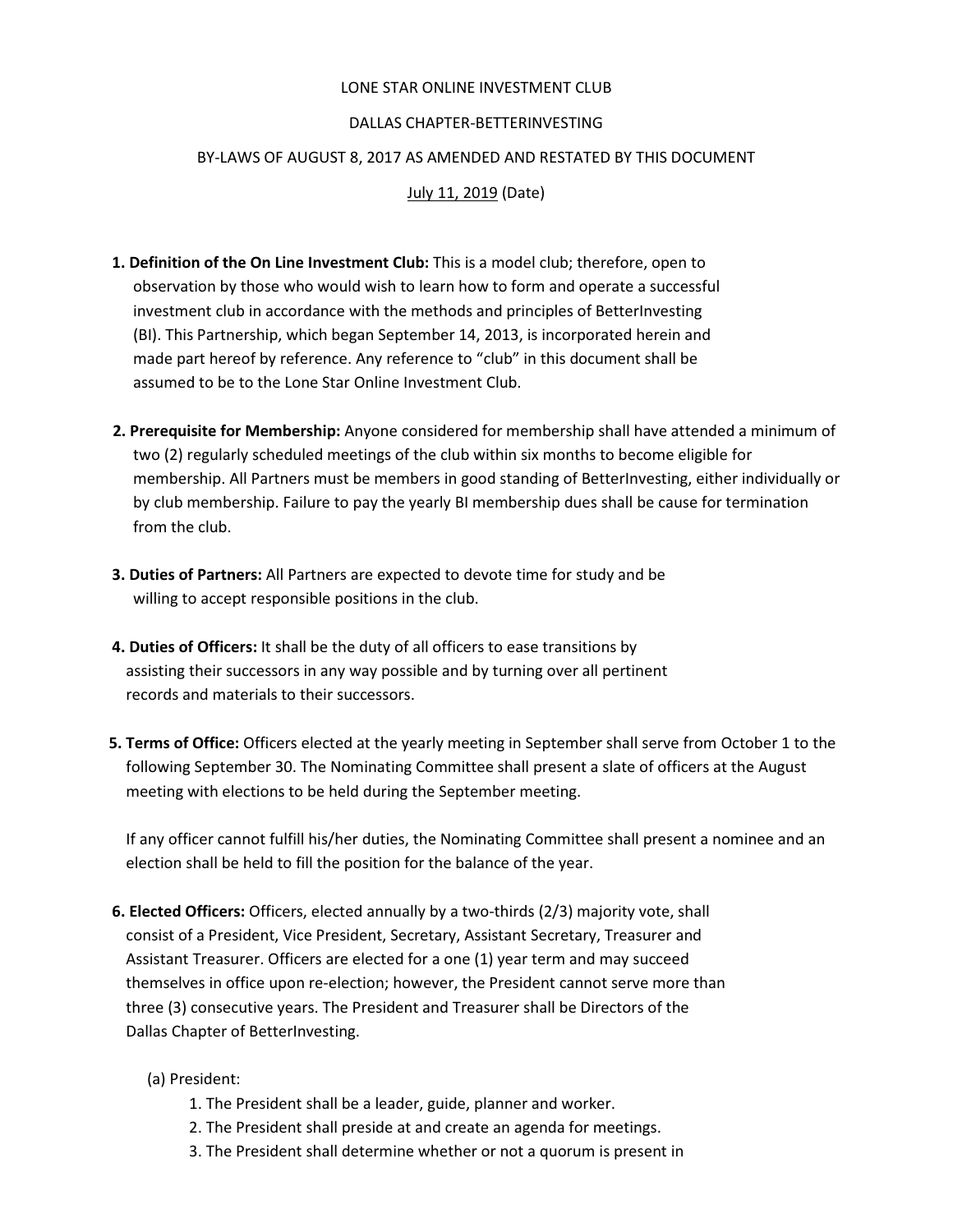order to conduct business.

- 4. The President shall oversee all club activities.
- 5. The President shall appoint committees to carry out the duties of the club for the ensuing year and shall submit a list of these appointments by the November meeting.
- 6. The President shall serve as an ex-officio, non-voting member of all committees, and shall be invited to all committee meetings.
- 7. The President shall serve as the Chair of the Executive Committee.
- 8. The President shall not vote on any business brought before the club except to cast the deciding vote in the event of a tie.
- 9. The President shall introduce all guests attending the meetings and make sure they are contacted after the meeting to obtain feedback and to determine if additional assistance could be provided.
- 10. The President is authorized to sign checks in accordance with Paragraph 19 of the Partnership Agreement.
- (b) Vice President:
	- 1. The Vice President shall assume the duties of the President when he/she is absent or temporarily unable to serve. 2. The Vice President shall be responsible for planning and ensuring that the study program is properly executed.
	- 3. The Vice President shall serve on the Executive Committee.
- (c) Secretary:
	- 1. The Secretary shall notify all Partners of regularly scheduled meetings, special meetings and other activities.
	- 2. The Secretary shall keep minutes of all special and all regularly scheduled meetings of the club and following each meeting shall post a copy of the minutes in the club's web site..
	- 3. The Secretary shall serve on the Executive Committee, keep minutes of meetings and email these to the partners prior to the next regularly scheduled meeting of the club.4. The Secretary shall keep a record of each Partner's attendance at all meetings and include this in the minutes.
	- 5. The Secretary shall ensure that all records including committee reports and all other matters pertaining to the operation of the club and past secretarial records of the club, i.e., minutes, correspondence, attendance records, etc. are kept on the club's online web site.
	- 6. The Secretary shall Chair the Partnership Agreement By-Laws Committee and, if changes are made, prepare an updated copy for each Partner.
	- 7. The Secretary shall provide written communications to the Partners as directed by the President.
	- 8. Each year, the Secretary shall verify with the Dallas Chapter of BetterInvesting that all Partners of the club are in good standing with BetterInvesting.

(d) Assistant Secretary: The Assistant Secretary shall assist the Secretary in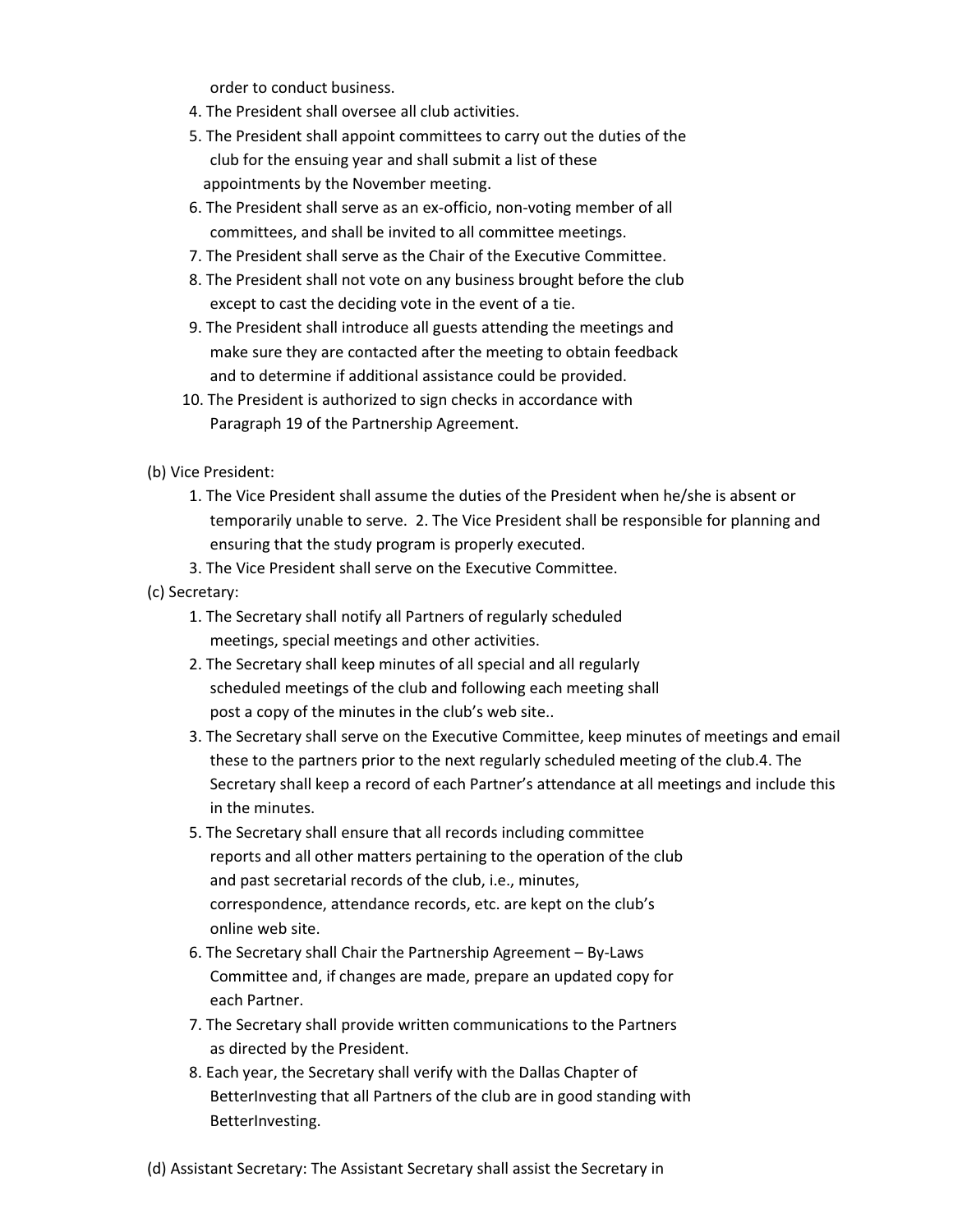any duties as needed and shall take the place of the Secretary when he/she is absent.

## (e) Treasurer:

- 1. The Treasurer shall be in charge of all funds collected and disbursed by the club.
- 2. The Treasurer, using an online club accounting program, shall maintain financial records of the club, i.e., valuation statements, treasurer's correspondence, bank statements, etc.
- 3. The Treasurer shall place buy and sell orders authorized by the Partners with the club's broker.
- 4. The Treasurer will prepare the Partnership Tax Return (form 1065) and file it with the Internal Revenue Service on or before the due date each year.
- 5. The Treasurer may sign checks per Paragraph 19 of the Partnership Agreement
- 6. The Treasurer shall serve on the Executive Committee.
- 7. The Treasurer shall not serve as a member of the Audit Committee.
- 8. The Treasurer will serve as the Partnership Representative (PR) to handle the IRS audit of any partnership tax return. The Treasurer will notify partners of any audit proceedings and update partners throughout the audit process. The Partnership will elect to opt-out of the partnership level audit proceedings for tax years after 2017 for which is it eligible to make the election.
- (f) Assistant Treasurer The Assistant Treasurer shall assist the Treasurer in any duties as needed and shall take the place of the Treasurer when he/she is absent.

# 7. Committees:

- (a) Executive Committee:
	- 1. The Executive Committee shall consist of President, Vice-President, Secretary, and Treasurer and shall hold meetings at the call of the President.
	- 2. When the Executive Committee meets, minutes shall be kept by the Secretary and emailed to the Partners prior to the next regularly scheduled meeting of the club.3. The Executive Committee shall evaluate a Partner's absences after the third occurrence and make the decision of whether or not to seek a termination as outlined in Paragraph 11.
- (b) Nominating Committee:
	- 1. The Nominating Committee shall consist of a Chair and two (2) other Partners to be appointed by the President in July. It shall be the duty of the Nominating Committee to present a slate of officers at the August meeting to be voted on during the September meeting. During the election, nominations may also be taken from the floor with the prior consent of the nominee.
	- 2. No Partner may serve on the Nominating Committee for two (2) consecutive years.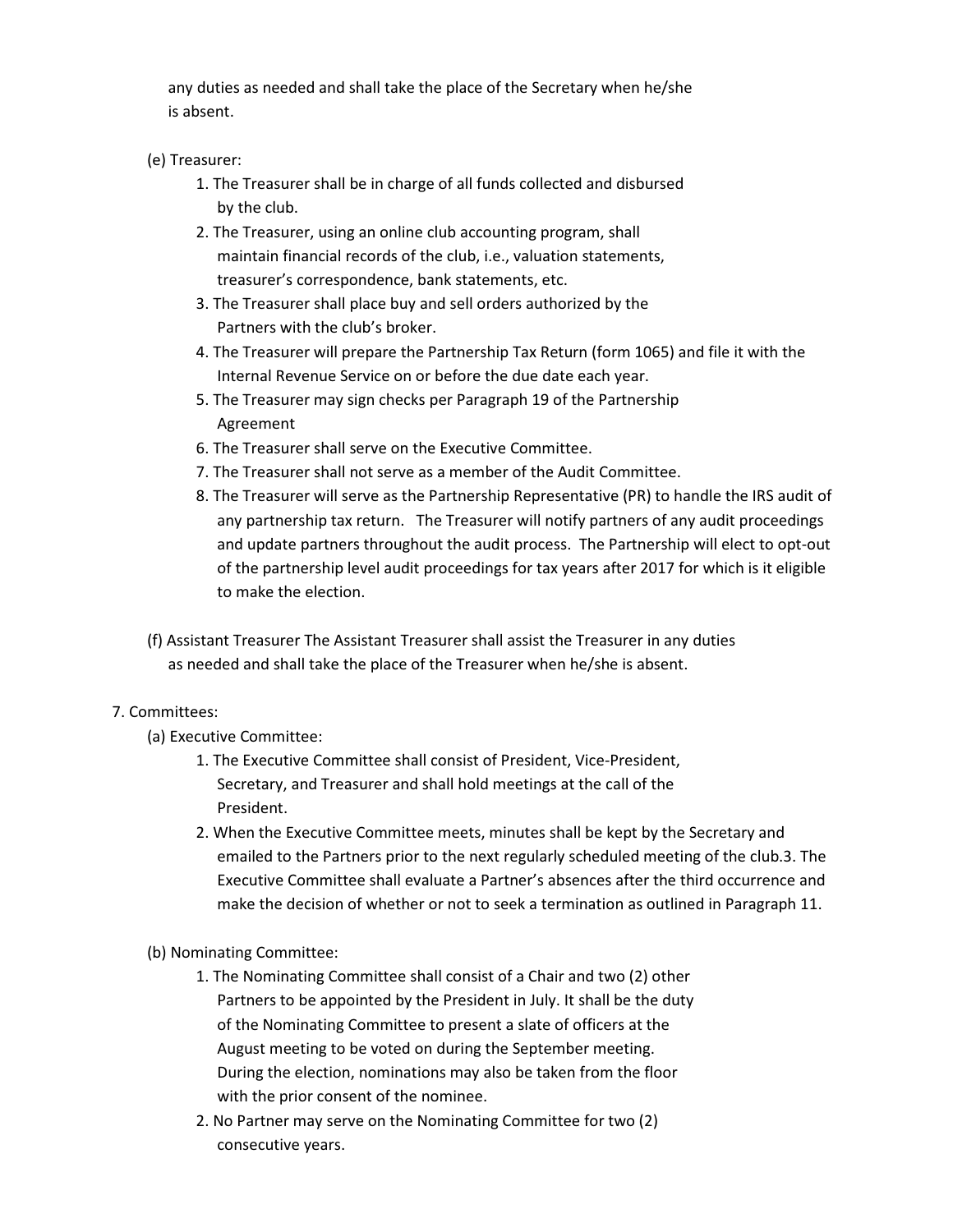- (c) Audit Committee:
	- 1. The President shall designate three (3) Partners to audit the financial records of the club at the close of each fiscal year and whenever a new Treasurer takes office.
	- 2. The Audit Committee shall be responsible for reviewing and verifying the financial transactions of the club, and must provide a written report stating their opinion as to the completeness, accuracy, and correctness of the financial records.
	- 3. The Audit Committee may also make recommendations relating to the procedures, treatment, and handling of financial transactions and records of the club.
- (d) Partnership Agreement By-Laws Committee:
	- 1. This Committee shall meet on odd-numbered years, or as needed, to review the Partnership Agreement and By-Laws and to make recommendations to the Partners if changes are needed.
	- 2. Any proposed changes must be submitted to all of the Partners in writing at least thirty (30) days prior to the next regularly scheduled meeting.
	- 3. Upon a two-thirds ( $2/3$ ) majority vote by the Partners to make changes to the Partnership Agreement or the By-Laws, the Secretary shall submit these changes in writing to the President and Secretary of the Dallas Chapter of BetterInvesting with a request for Chapter approval.
	- 4. The Secretary shall Chair the Partnership Agreement By-Laws Committee
	- 5. The President shall appoint two or more members to the committee.
- (e) Other Committees: The President may appoint any ad-hoc committees that he/she deems necessary to carry out the work of the club.
- 8. Regularly Scheduled Meetings: The club shall have regularly scheduled on line monthly meetings at a time agreed to by the members. The club shall have an "in person meeting" at least annually.
- 9. Special meetings: The President may call special meetings upon at least a seventy-two (72) hour notice to the other Partners.
- 10. Meeting Agendas: The President shall be responsible for the agenda of the meetings which includes roll call, introduction of guests, approval of the previous minutes, treasurer's report, and correspondence, reports of committees, unfinished business, new business and announcements.
- 11. Attendance: It is the responsibility of all Partners to attend all special and regularly scheduled meetings and to inform the President in advance should any conflict arise necessitating an absence. Any Partner who is absent from three (3) consecutive regularly scheduled meetings or who is in arrears in contributions for three (3) consecutive months, shall be evaluated before the next regularly scheduled meeting by the Executive Committee. The Executive Committee, by a three fourths (3/4)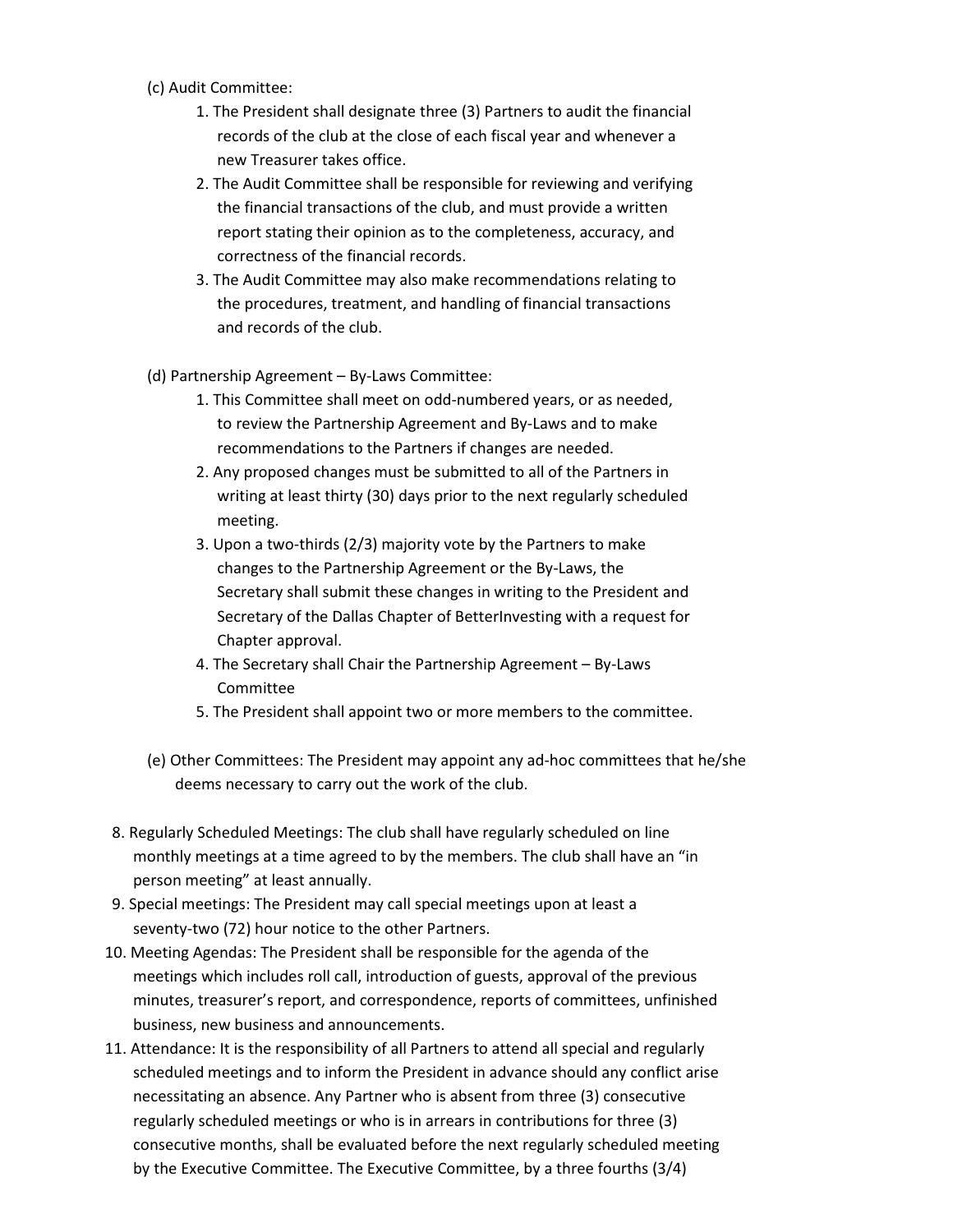majority vote, shall decide whether or not to recommend to the club that the Partner should be terminated.

- (a) If the decision of the Executive Committee is to issue a warning rather than to seek a termination, the Secretary shall send a written notice to the Partner as to the conditions that must be met in order to remain in the club.
- (b) If the Executive Committee recommends a termination, this shall be placed on the agenda of the next regularly scheduled meeting to be voted on by the remaining Partners. Upon a two-thirds (2/3) majority vote by the Partners for termination, the Secretary shall inform the Partner, by registered mail, of this decision and the withdrawal process shall commence immediately. The terms of payment for a withdrawal shall be treated in accordance with Paragraph 24 of the Partnership Agreement.
- 12. Leave of Absence: Any Partner requesting a leave of absence must submit a valid reason, in writing, to the President. This request shall be placed on the agenda of the next regularly scheduled meeting at which time the remaining Partners shall either approve or deny the leave of absence with a two-thirds (2/3) majority vote. If the request is denied, the Partner shall be asked to resign.

A leave of absence shall not be approved for more than a three (3) month period. At the end of three (3) months, the Partner may request an additional three (3) month extension which shall again be approved or denied by a two-thirds  $(2/3)$  majority vote of the remaining Partners. The total leave of absence cannot exceed nine (9) months. If the Partner is not reinstated after nine (9) months, the President shall initiate the process for termination. A Partner on leave shall not be included in the determination of a quorum as his/her voting rights shall be suspended during that period of time. A Partner on leave shall be required to remit monthly dues to the Treasurer prior to the date of the meetings. Failure to do so in a timely fashion may result in termination of the Partner.

- 13. Quorum: A quorum shall consist of fifty percent (50%) plus one of the membership excluding those Partners who have been granted a leave of absence. To establish a quorum, a Partner must be present physically or online. A Partner may not vote by proxy.
- 14. Guests: Meetings shall be open for observation by BetterInvesting members, non-BetterInvesting members and/or investment clubs.
- 15. Contributions: Upon formation of the club, each Partner shall make an initial contribution of one hundred dollars (\$100). All new Partners shall make an initial contribution of one hundred dollars (\$100). Couples may join and be treated as one Partner, with one maintaining an active BetterInvesting membership. Each calendar year a Partner must contribute a minimum of \$600. New Partners must contribute a minimum of \$50 a month for the number of months in the year that they are members. This contribution can be paid in a single check or in multiple checks.